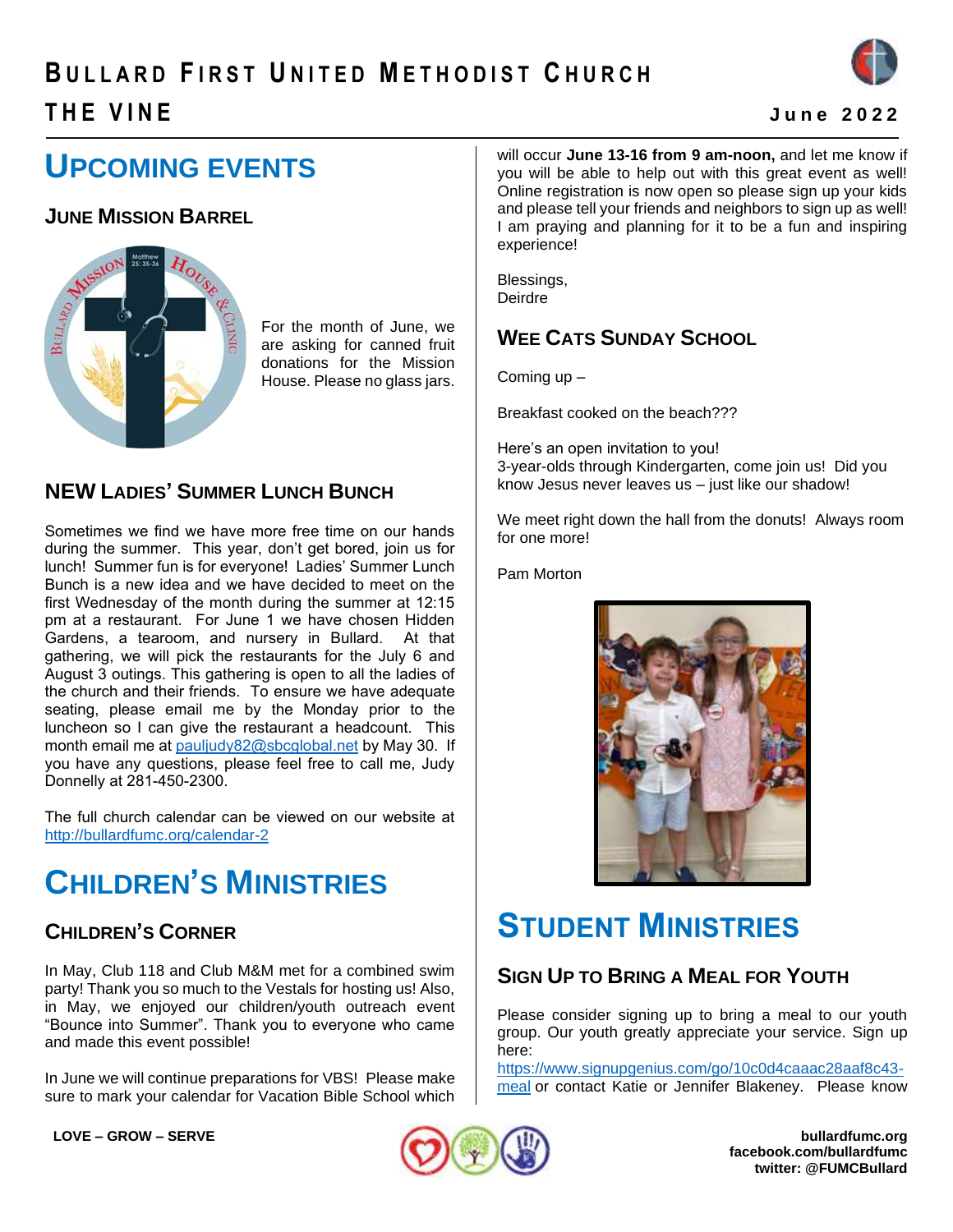that because of safe sanctuary rules, we ask that at least one person stays for the duration of the youth group. Thank you!

## **SUMMER EVENTS FOR YOUTH**



# **OTHER NEWS**

#### **TRADITIONAL SERVICE USHERS FOR JUNE**

Bill & Lois Evans Justin & Jade Morris

#### **LECTIONARY READINGS FOR JUNE**

**Sunday, June 5 – Pentecost Sunday** Acts 2:1-21 Psalm 104:24-34, 35b Romans 8:14-17 John 14:8-17

#### **Sunday, June 12 – First Sunday after Pentecost**

Proverbs 8:1-4; 22-31 Psalm 8 Romans 5:1-5 John 16:12-15

#### **Sunday, June 19 – Second Sunday after Pentecost**

1 Kings 19:1-15a Psalm 42 Galatians 3:23-29 Luke 8:26-39

#### **Sunday, June 26 – Third Sunday after Pentecost**

2 Kings 2:1-2, 6-14 Psalm 77:1-2, 11-20 Galatians 5:1, 13-25 Luke 9:51-62

### **NEW MEMBERS OF BFUMC**



**Tom & Candyce Phelps** (joined May 1, 2022)



**David & Nina Marshall** (joined May 2, 2022)

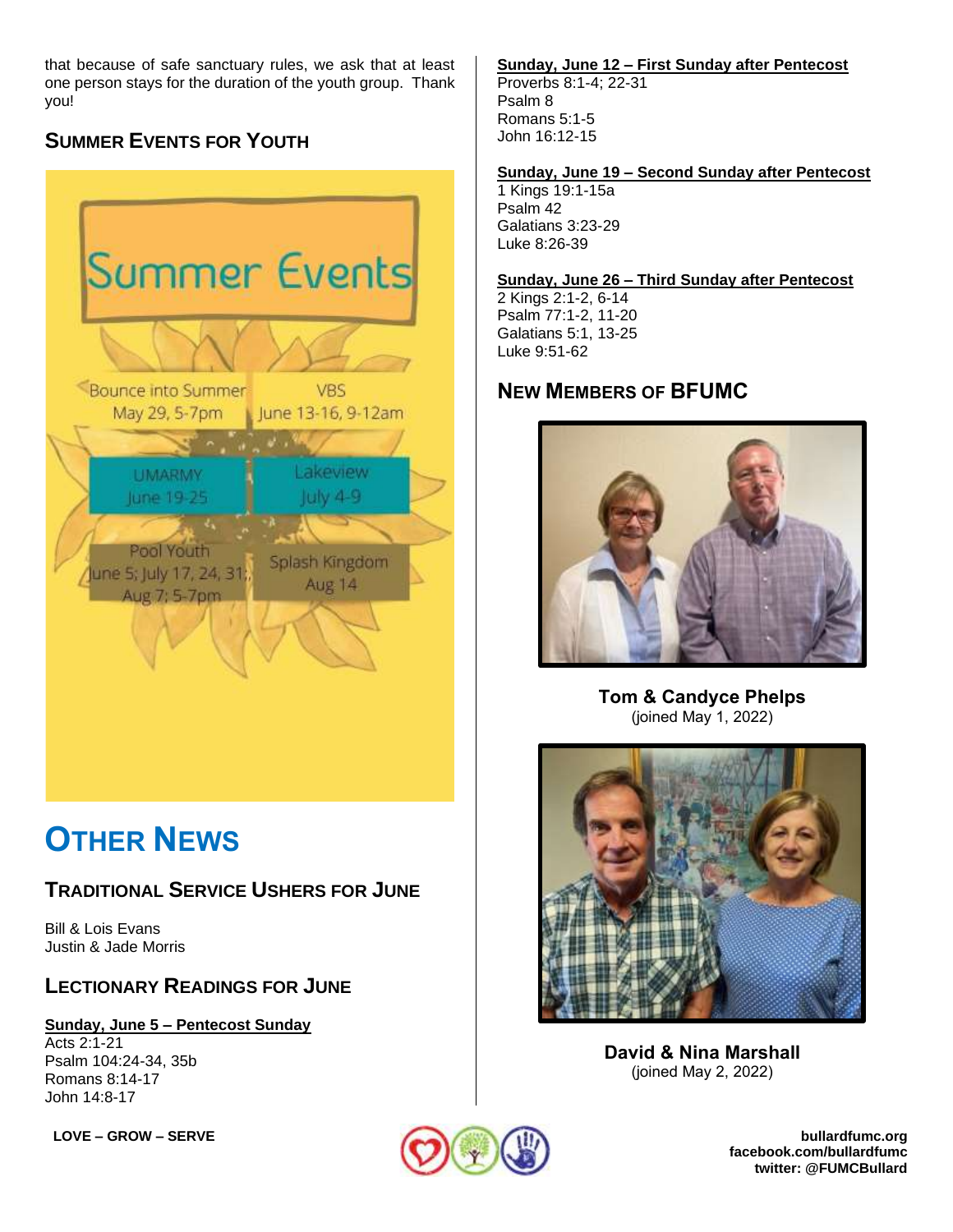

#### **WELCOME TEAM**

We need volunteers to serve on our Welcome Team each Sunday. This group of volunteers makes sure every person who comes through our doors is warmly welcomed and that our first-time guests are given a gift. You simply need to be at worship a few minutes early and wear a smile. If you would like to help, please contact the church office.

#### **METHODIST COFFEE CLUB**



Everyone is invited to join the Methodist Coffee Club, which meets here in Bullard on **Friday mornings at 10:00 a.m. at Coffee Around the Corner**. This is a time of fellowship and coffee drinking. Everyone is welcome.

#### **UNITED METHODIST MEN**

The next meeting of the United Methodist Men will be on **Tuesday, June 28, at 6:00 pm at the Milano's in Bullard**.

All the men of the church are invited to join us for food, fellowship, and ministry.

#### **UNITED METHODIST WOMEN**

The United Methodist Women met on May 4, 2022, to work on our service project. We assembled 42 Child Hygiene Bags. Thank you to the congregation for their support and donation of items included in the kits. These bags will be forwarded to UMCOR for distribution. After the meeting, members and guests attended a luncheon at Hidden Gardens Tearoom.

We are taking a break for the Summer, travel and children/grandchildren's activities keep us busy during these months. We will resume our regular meetings and Bible Study on **Wednesday, September 7, at 10:00 am**. Watch the Vine for more information.

#### **ALTAR FLOWERS: POLICY & PRICE**

Altar flowers are a way of honoring a beloved person, remembering the deceased, or recognizing an anniversary or birthday.

To participate in this expression of your appreciation, complete an Altar Flower Form found either below the glass case in church entrance hall, below the glass case in Harper Hall near the children's wing, or go to our website*, bullardfumc.org* and drop down the Online Giving tab. A payment of \$45.00 must accompany your request. To pay online, use a credit card. To pay by check, indicate on the subject line that it is for altar flowers and place the check with your request in the offering plate, or take it to the church office.

The next three months are listed below. Check the glass cases in Harper Hall or online for an entire year's calendar.

| <b>Month</b> | <b>Sunday</b> | <b>Name</b> |  |
|--------------|---------------|-------------|--|
| June         | 5             | reserved    |  |
|              | 12            | reserved    |  |
|              | 19            |             |  |
|              | 26            |             |  |
| July         | 3             |             |  |
|              | 10            |             |  |
|              | 17            |             |  |
|              | 24            |             |  |
|              | 31            |             |  |
| August       |               |             |  |
|              | 14            |             |  |
|              | 21            | reserved    |  |
|              | 28            |             |  |

When you take the altar flowers home, please leave the green plastic containers at the church. These are reused each week.



**LOVE – GROW – SERVE bullardfumc.org facebook.com/bullardfumc twitter: @FUMCBullard**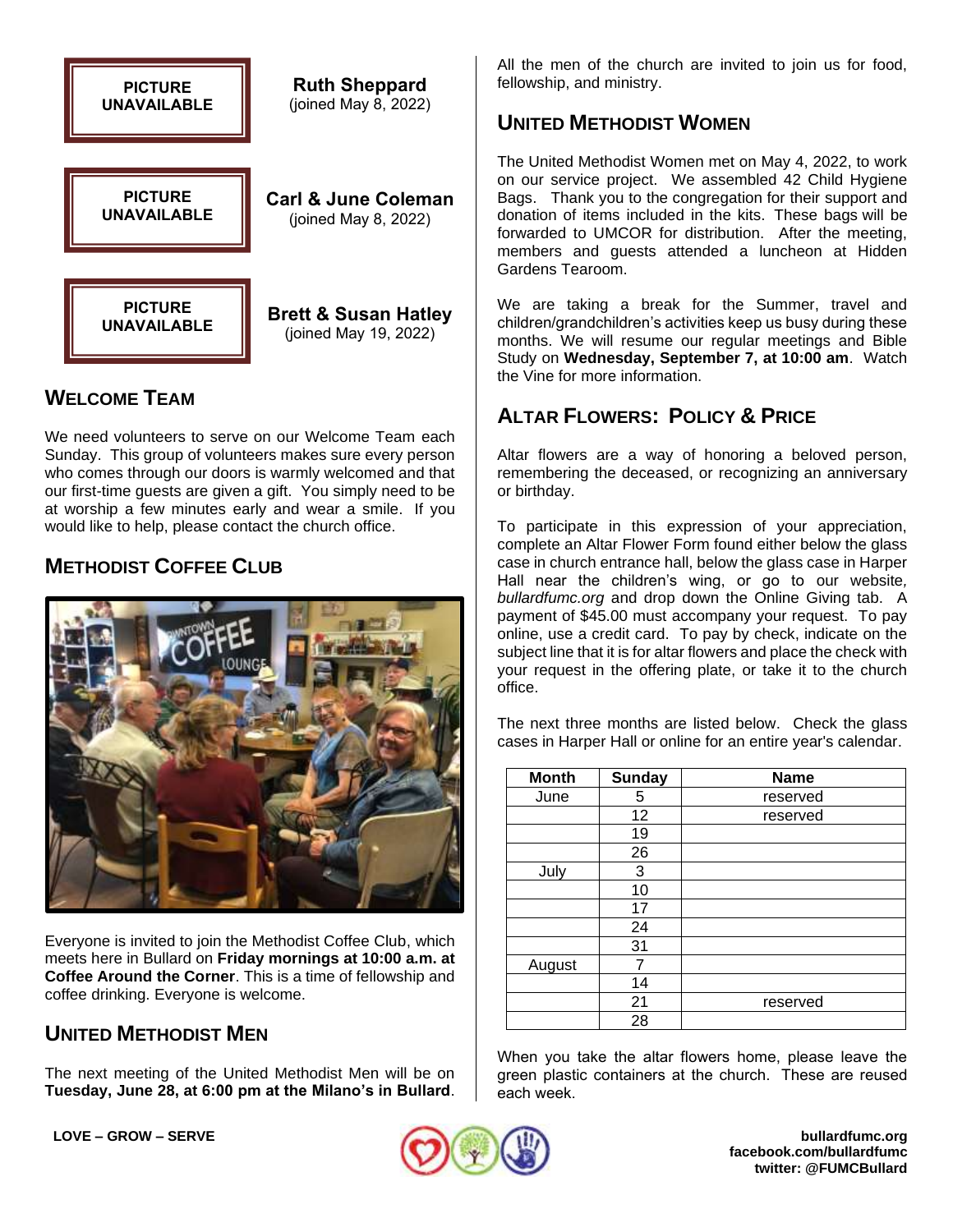### **NEED A NAME TAG?**

Active members' and visitors' name tags are located on the shelf (alphabetical order) in the foyer. If you need a name tag, please put a note in the offering plate, or call Venus at the church office (903) 894-6762.

#### **THOUGHTS OF A LAYMAN**

#### **Fishing in The Storm**

When our son was a teenager, I worked with a man who was an avid crappie fisherman, who fished every chance he had. He knew when, where, and how deep they were running, and always came home with a cooler full. He invited me to bring my son and go with him, so, on a Friday after work he came by with his boat, and off we went. About dusk, we put in and headed across the lake to where the tops of some tall trees just stuck out of the water. He said they would be running deep around those trees. At dark, we dropped our lines.

We had neglected to check a weather forecast for the area and just as we got settled in, the wind began to blow until the lake was really white capping. We reeled in, untied the boat, and headed for shore. Our course was straight into the wind with waves coming over the windshield. Before long there was enough water in the boat that the gas tanks were floating. In the pitch-black night, we could make out a lone yellow bulb burning onshore, and we kept straight for it. We reached a cove and found shelter from the wind before the boat was swamped. We were safe in the cove but there was no sleep that night as the rain poured. At daylight, we were only about a hundred yards from the marina where we had put in. I had fully expected the boat to sink. We had our life jackets and could have hung onto one another and probably been blown back into the treetops or at worst the far shore. In the daylight, someone would have found us.

Matthew 8:26 *He got up and gave orders to the winds and the lake, and there was a great calm.*

Christ is our life jacket, and, in the church, we can hang onto one another.

"Lord, we look to you in all the storms of life." AMEN

See you in church Sunday,

fee

#### **DEADLINE FOR ARTICLES**

The Vine deadline is **Thursday, June 15, at 4:30 pm** for the July 2022 newsletter. Email articles to [bullardfumc@bullardfumc.org](mailto:bullardfumc@bullardfumc.org)

#### **BIRTHDAYS AND ANNIVERSARIES FOR JUNE**

- 1 Stephen Foose
- David Thrasher
- 3 Charlie & Pam Morton
- 4 Barbara Gotcher
- 6 Colton Willis
- 7 Pam Martin
- 8 Read Blakeney
- 9 Rich & Susan Paddack
- 10 David & Mahlon Parker
- 11 Theresa Sheldon
- 12 Jason & Shanan Jones Alice Simpson
- 14 Dr. Meril Taylor
- 15 Gloria Jones
- 16 Brynn Allen
- 17 Kerry Baham Ron & Pam Martin
- 18 Kimberly Brasher
- 19 Andy & Amber Alexander Robert Boren
- 20 Rhyse Jones Rylee Jones David Parker Warren & Elizabeth White
- 21 David & Nina Marshall Walter Morris Charles & Teri Rogers
- 22 Lloyd Aulie Braxton Burns Judy Carroll Laura Demse Josh & Brandi Lamberth Violet Morris
	- Sarah Summers
- 23 Phil & Karyn Heath 24 Bill & Lois Evans
- John Faulkinberry
- 27 Campbell Pawlak
- 29 Bill Cox
- 30 Patty Foose

#### **OUR PRAYERS**

Our Homebound – Side-Line Saints - Members & Friends**:**

Tommie Aulie Ruby Cables Velma Carson Steve Kimble



**LOVE – GROW – SERVE bullardfumc.org facebook.com/bullardfumc twitter: @FUMCBullard**